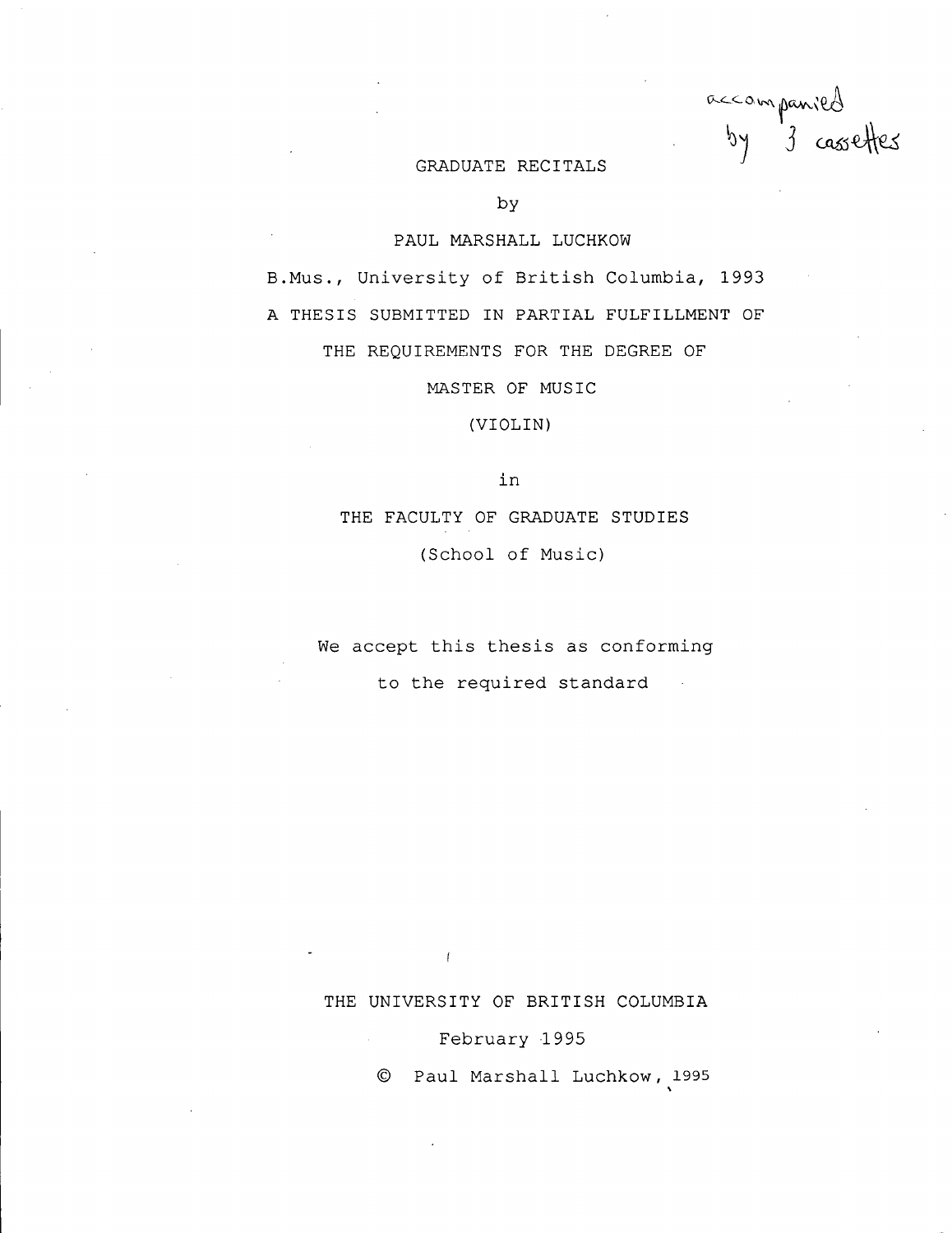**In presenting this thesis in partial fulfilment of the requirements for an advanced degree at the University of British Columbia, I agree that the Library shall make it freely available for reference and study. I further agree that permission for extensive copying of this thesis for scholarly purposes may be granted by the head of my department or by his or her representatives. It is understood that copying or publication of this thesis for financial gain shall not be allowed without my written permission.** 

Department of *music* 

**The University of British Columbia Vancouver, Canada** 

Date  $Fe627/95$ 

**DE-6 (2/88)**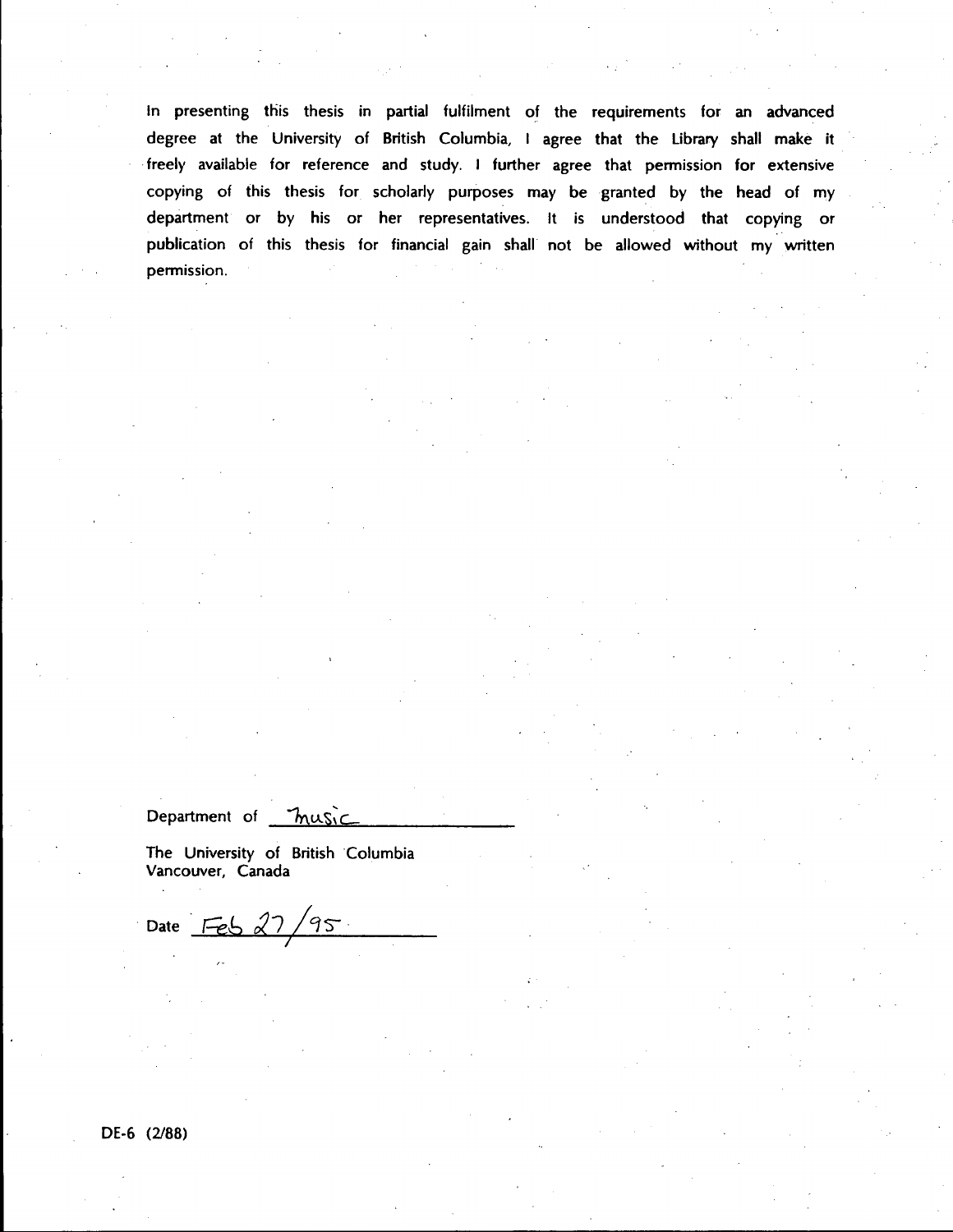# **UNIVERSITY OF BRITISH COLUMBIA**

### **SCHOOL OF MUSIC**

**Recital Hall Sunday June 12, 1994 8:00 pm** 

# **MASTER'S RECITAL\***

### **PAUL LUCHKOW, Violin**

**With** 

# **Susan Greenway, Emily Hamper-Herbison, Piano Karen Noel-Bently, Clarinet**

Partita No. 3 in E major S.1006 J.S.Bach

**Preludio Loure Gavotte en Rondeau Menuette I, II Boureé Giga** 

Symphonia Espagnole Op. 21 **Edouard Lalo** 

**Allegro non troppo Scherzando Andante Rondo** 

# **- INTERMSSION -**

Sonata No. 8 in G major Op. 30, No.3 **•** *L. van Beethoven* **L. van Beethoven** 

**Allegro assai Tempo di Minuetto Allegro Vivace** 

Suite from l'Histoire du Soldat **Igor Stravinsky Igor Stravinsky** 

**March du Soldat Le violin du Soldat Petit Concert Tango - Valse - Rag Danse du Diable** 

**\* In partial fulfillment of the requirements for the Master of Music degree with a major in Violin performance.** 

**Special thanks to Tara and Tamara!** 

**(1685-1750)** 

**(1823-1892)** 

**(1770-1827)** 

**(1822-1971)**